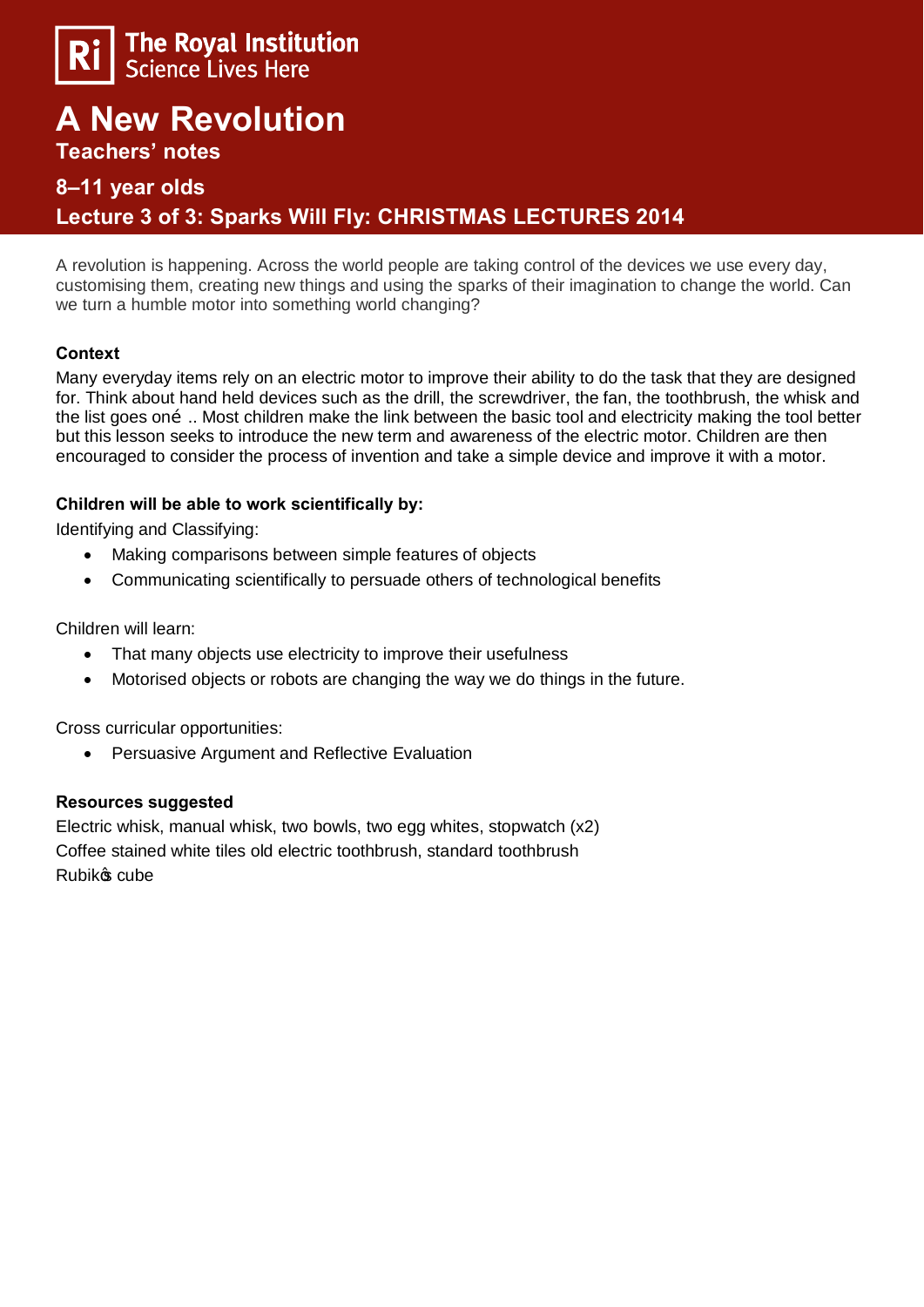#### **Lesson Outline - summary**

shown four pictures and think about the common theme across the random objects. New clue pictures reveal that all the objects can be motorized. Most pupils will describe the electric plug and the term motor may remain unknown at this stage. • **Play on words.** Pupils shown a scrambled word and use picture clues to unscramble**.** The activity introduces the common everyday use of the term motor. The additional challenge is to consider where motor is used and does not mean a motor! See motorway. The term robot is often used for an object that is motorized to do a job.



Furner and design.<br>
Pupils work in groups to<br>
invent a new object that<br>
uses a motor. Support<br>
sheets available to<br>
structure the groups.<br> **COM**<br> **COM**<br> **COM**<br> **COM**<br> **COM**<br> **COM**<br> **COM**<br> **COM**<br> **COM**<br> **COM**<br> **COM**<br> **COM**<br> Pupils work in groups to invent a new object that uses a motor. Support sheets available to structure the groups. • **Persuasion and communication.** Pupils create an advert for the new invention and present a funding bid to an expert panel see also popular TV such as *'Dragons Den'*. The panel could be invited guests such as a governor or parents, or pupils panel taking a role.



#### **Lesson outline - detail**

**Slide 1**: Four images of everyday objects. *What do they have in common? Which is the odd one out?* Note: The objects can all be motorised. Some items when motorised do a job better than a human, some items when motorised are used for fun.

**Slide 2**: Pupils to experience just how much easier a motor can make a simple task. Challenge two pupils to compare how much faster to a hand whisk an egg white compared to electric whisk. Challenge a further two pupils? Do electric toothbrushes remove more stain than a standard toothbrush? Compare them in a timed exercise on coffee stained tiles. Work towards establishing the new term for pupils **The MOTOR. (***Alternative muscle vs motor challenges might include e.g. Hand held whisk vs electric whisk to whip an egg white or blowing bubbles vs a bubble machine or sailing boat fanned across a bath vs a battery fan.*) Use the video http://bit.ly/xmasP3: Challenge the class to solve a Rubiko cube, then show them the video of the Cubestormer solving it in record time! From the motion of a sense of a sense of a sense of a sense of a sense of a motion of a sense of a sense of a sense of a sense of a sense of a sense of a sense of a sense of a sense of a sense of a sense of a sense of a se

**Slide 3** Word scramble: a simple quick fire whiteboard show and share game with each word revealed separately. Establish the new term motorg Think about how a motorway might be different to how we know it now. Introduce the robot as a motorized object. Robots are items with several motors that can be controlled.

**Slide 4** Task to invent something to make life easier/ better for someone? Pupils take on the role of an entrepreneur with a new invention, trying to pitch their concept to investors for funding. Pupils in groups devise an advert for a new product that includes a motor that can be pitched as a two minute persuasive presentation to a panel. Pupils in role as innovators and evaluators. Pupils take on the role of a panel member and draft questions to ask as an investorg Panel to consist of Michael Faraday (a face of past scientists) Danielle George (a face of current scientists) and the class (the faces of future scientists). Use the Pupil Help Sheet at the end of this document.

**Slide 5**: Reflect upon how important motors can be. Build empathy with the case of Hayley Fraser the Scottish five year old who is now able to use a prosthetic arm made from a 3D printer. The 3D printer reduces costs, allows a new hand to be made as and when needed as Hayley grows and can be made in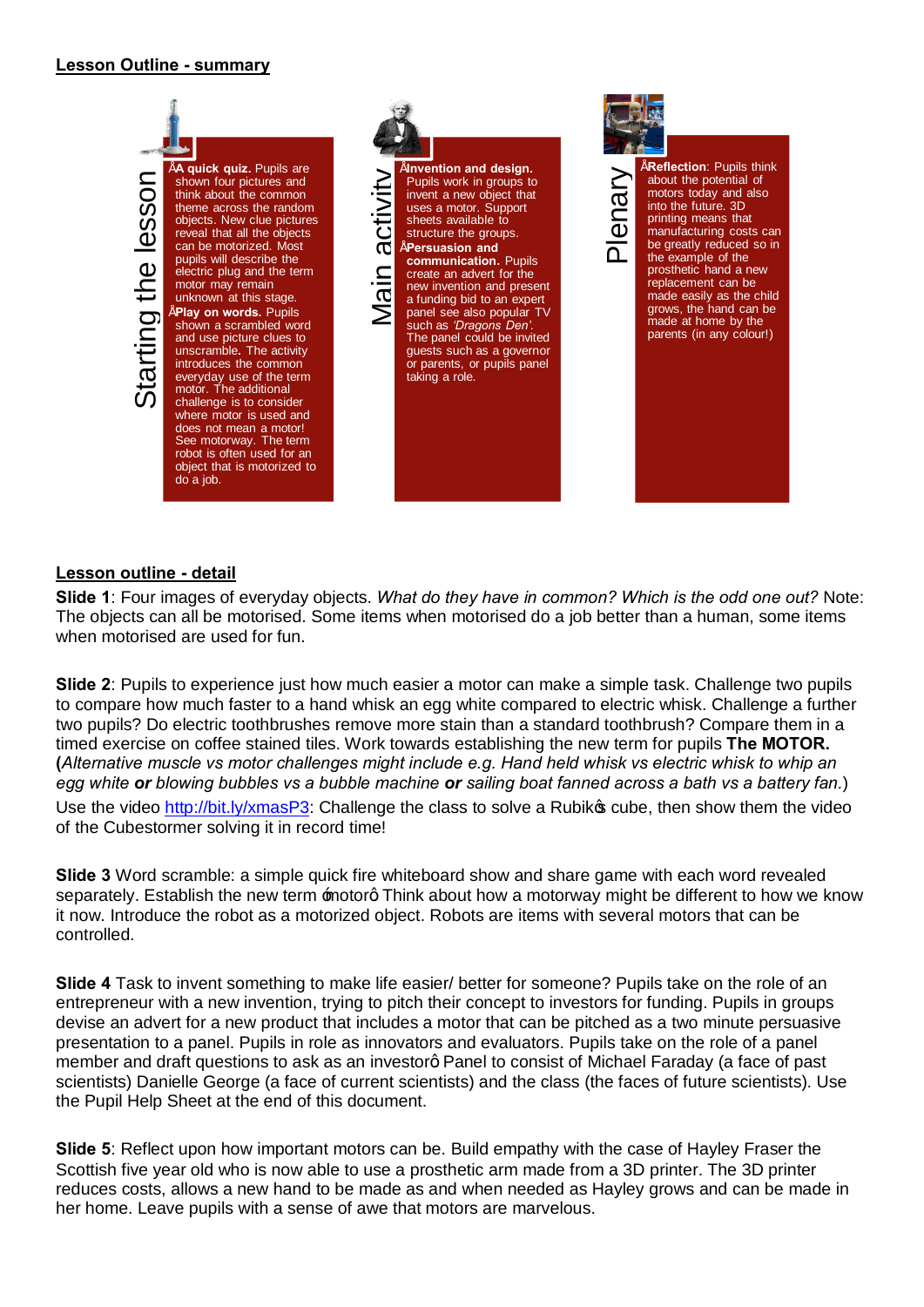**Homelink** A chat challenge: If a motorway was actually a motorway what would it look like? Would there be any advantages? Do you think there might be motorised ways in the future?

#### **Websites**

Clip link: http://bit.ly/xmasP3 The CHRISTMAS LECTURES can be found at: http://bit.ly/1xg9CUg

#### **Teacher Science Background knowledge**

Pupils are NOT expected to know how the electric motor works but that the existence and invention of the electric motor has had a dramatic effect on everyday objects and consequently quality life experiences. It is in line with KS4 that the curriculum requires awareness of the electric motor process and the effect of magnetism and electrical current in causing movement. See for more information. http://bbc.in/1LgL2xa

However a great and easy activity as included in the lecture is the making of a simple motor from a battery a magnet and a coil of wire, a real must for science clubs. See http://bit.ly/15NWrU8

Hayley Fraser and her 3D printed hand, in the news http://bbc.in/169TT33

A great range of books to accompany the CHRISTMAS LECTURES, consider for your library corner. http://bit.ly/18ts5sc

For more primary science lessons with a topical theme see http://bit.ly/1zazXHw



Science and Engineering Education Research & Innovation Hub